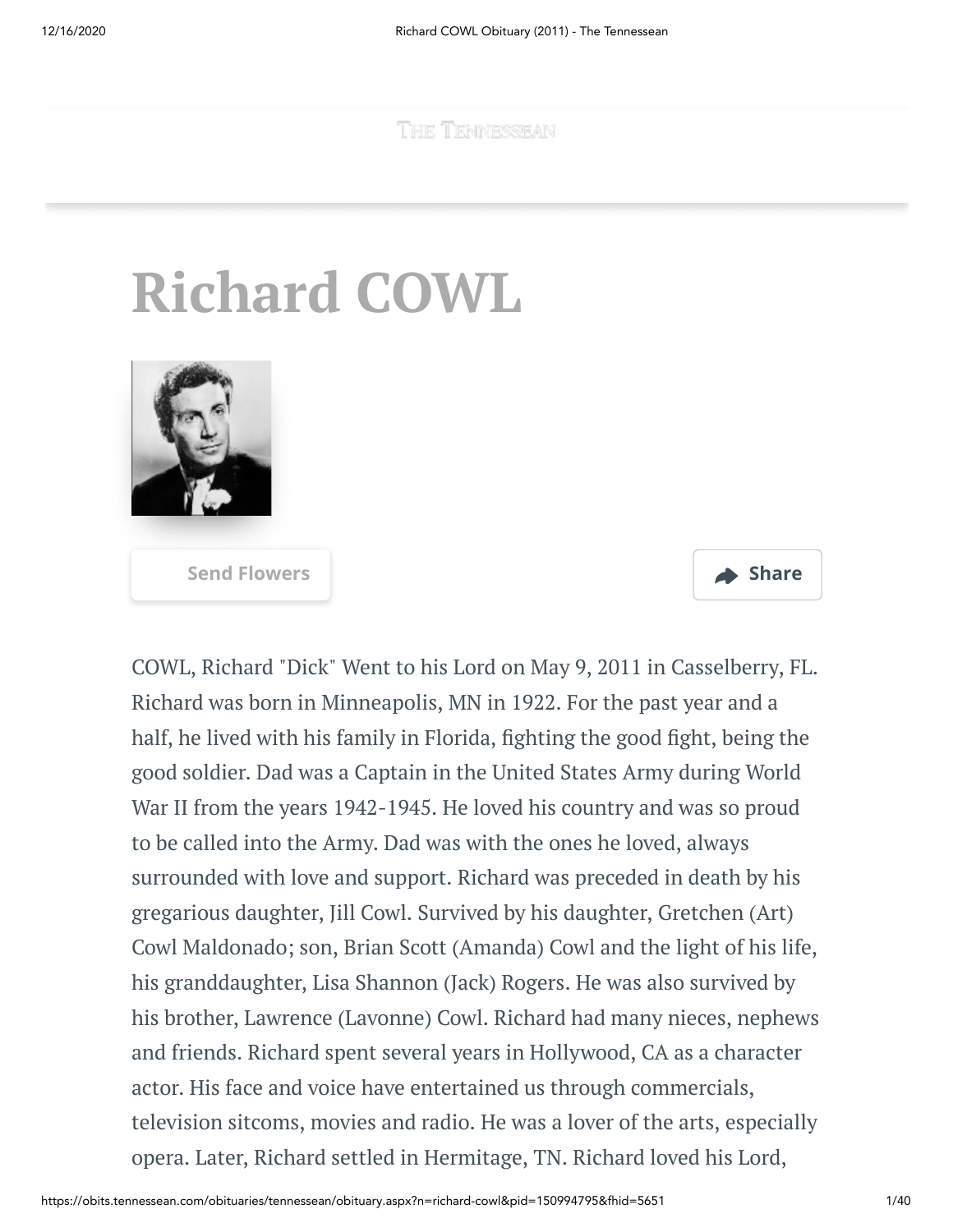## 12/16/2020 Richard COWL Obituary (2011) - The Tennessean

and loved and admired those around him that loved their Lord. He was so thankful for 88 years and never let a day go by without thanking Him, over and over again. There is a certain symmetry, a sense that the good that Richard did will live on in the form of children, notes and time. Rest now, as we watch for the rainbows and feel the wind and know you are there. We will always remember you. You are home with those you love. You are home. Graveside services will be held at 12:30 p.m. Sunday, May 15, 2011 at Temple Cemetery, 2001 - 15th Avenue. Memorials may be made to The American Lung Association, <http://www.lungusa.org/donate/>. MARSHALL DONNELLY COMBS, (615) 327-1111.



To Plant Memorial Trees in memory, please visit our **[Sympathy](https://sympathy.legacy.com/en-us/funeral-flowers/name/richard-cowl-funeral-flowers/p150994795/?affiliateId=2294&pm=240) Store**.

Published in The Tennessean on May 14, 2011.



See n

## **MEMORIAL EVENTS**

No memorial events are currently scheduled. To offer your sympathy during this difficult time, you can now have memorial trees planted in a National Forest in memory of your loved one.